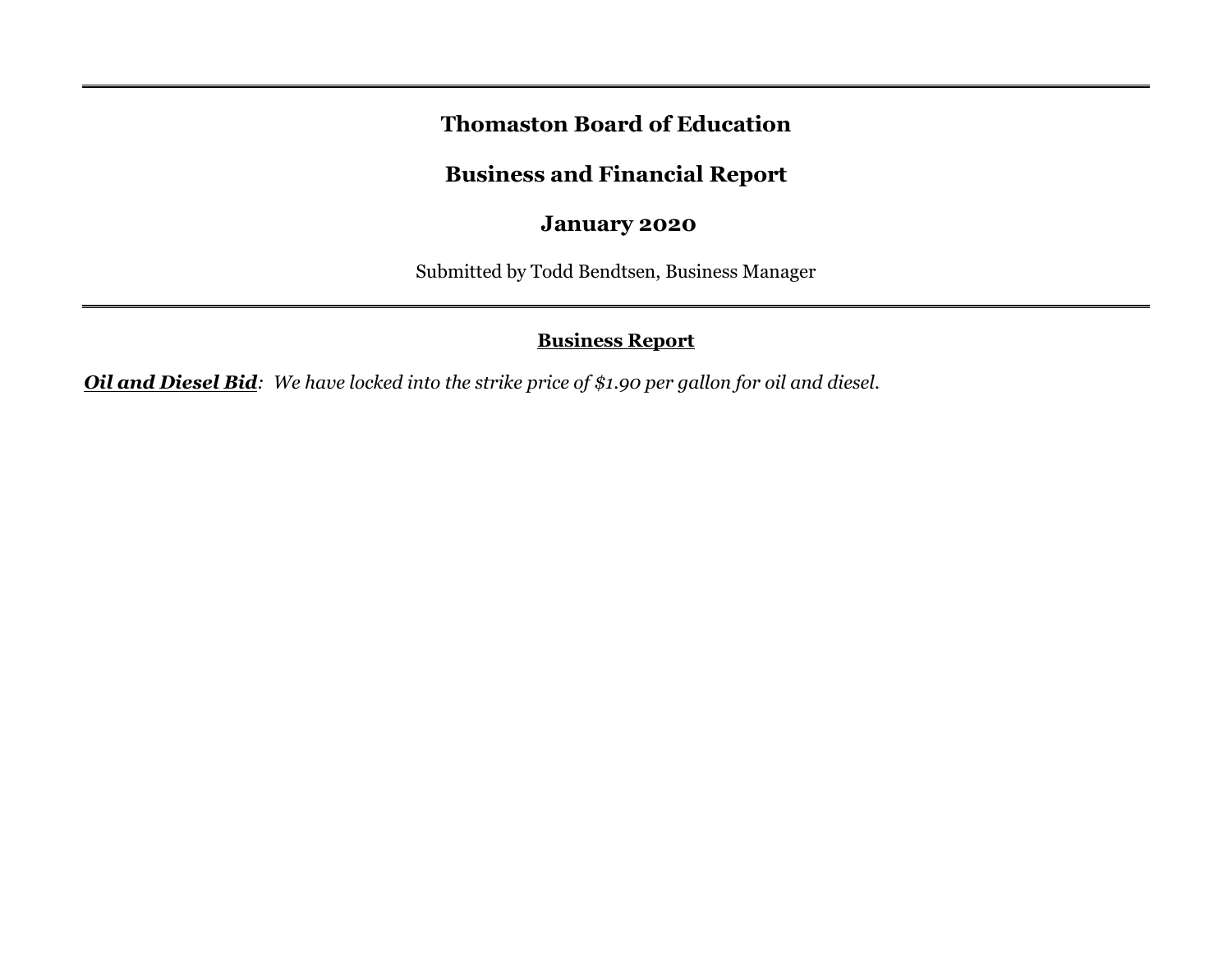### *20***19-2020 Budget Table without Encumbrances**

The 2019-2020 Budget Table without Encumbrances shows the budget expended 53.24**%**. Expenditures for January 2020 for the 2019-2020 fiscal year are **\$1,376,802.91.** Last year at this time, we were 50.96% expended**.**

| <b>Object and Description</b>         | <b>Original Budget</b> | <b>Transfers</b> | <b>Adjusted</b><br>Appropriation | <b>Year-to-Date</b><br>(YTD) Expended | Year-to-<br><b>Date Percent</b><br><b>Expended</b> |  |
|---------------------------------------|------------------------|------------------|----------------------------------|---------------------------------------|----------------------------------------------------|--|
| 111 CERTIFIED PERSONNEL               | \$6,741,659.00         |                  | \$6,741,659.00                   | \$3,164,656.51                        | 46.94%                                             |  |
| 112 NON-CERTIFIED PERSONNEL           | \$1,750,507.00         |                  | \$1,750,507.00                   | \$950,526.41                          | 54.30%                                             |  |
| <b>200 EMPLOYEE BENEFITS</b>          | \$2,612,788.00         |                  | \$2,612,788.00                   | \$1,500,707.15                        | 57.44%                                             |  |
| 300 OTHER PROF TECH SERVICE           | \$684,203.00           | $(\$1950.00)$    | \$682,253.00                     | \$535,351.08                          | 78.47%                                             |  |
| <b>400 PROPERTY SERVICE</b>           | \$666,980.00           |                  | \$666,980.00                     | \$353,749.30                          | 53.04%                                             |  |
| 510 PUPIL TRANSPORTATION              | \$928,584.00           |                  | \$928,584.00                     | \$450,630.79                          | 48.53%                                             |  |
| 521 LIABILITY INSURANCE               | \$324.00               |                  | \$324.00                         |                                       | 0.00%                                              |  |
| 560 TUITION                           | \$484,438.00           |                  | \$484,438.00                     | \$228,225.28                          | 47.11%                                             |  |
| 563 SPECIAL EDU NON PUBLIC            | \$379,519.00           |                  | \$379,519.00                     | \$305,789.59                          | 80.57%                                             |  |
| 590 OTHER PURCHASED SERVICE           | \$86,232.00            |                  | \$86,232.00                      | \$79,166.31                           | 91.81%                                             |  |
| <b>611 INSTRUCTIONAL SUPPLIES</b>     | \$180,080.00           | \$3,221.76       | \$183,301.76                     | \$155,288.47                          | 84.72%                                             |  |
| 641 TEXTBOOKS                         | \$42,367.00            |                  | \$42,367.00                      | \$35,644.31                           | 84.13%                                             |  |
| 642 LIBRARY BOOKS & PER               | \$19,467.00            | (1,161.76)       | \$18,305.24                      | \$8,815.14                            | 48.16%                                             |  |
| <b>690 OTHER SUPPLIES &amp; MATER</b> | \$170,294.00           |                  | \$170,294.00                     | \$119,714.10                          | 70.30%                                             |  |
| 730 INSTRUCT EQUIPMENT                | \$78,413.00            |                  | \$78,413.00                      | \$82,049.46                           | 104.64%                                            |  |
| 735 TECHNOLOGY SOFTWARE               | \$9,940.00             |                  | \$9,940.00                       | \$17,696.47                           | 178.03%                                            |  |
| 739 OTHER EQUIPMENT                   | \$245,472.00           |                  | \$245,472.00                     | \$24,891.33                           | 10.14%                                             |  |
| <b>890 OTHER OBJECTS</b>              | \$175,859.00           | $(\$110.00)$     | \$175,749.00                     | \$110,110.31                          | 62.65%                                             |  |
| <b>TOTAL:</b>                         | \$15,257,126.00        | \$0.00           | \$15,257,126.00                  | \$8,123,012.01                        | 53.24%                                             |  |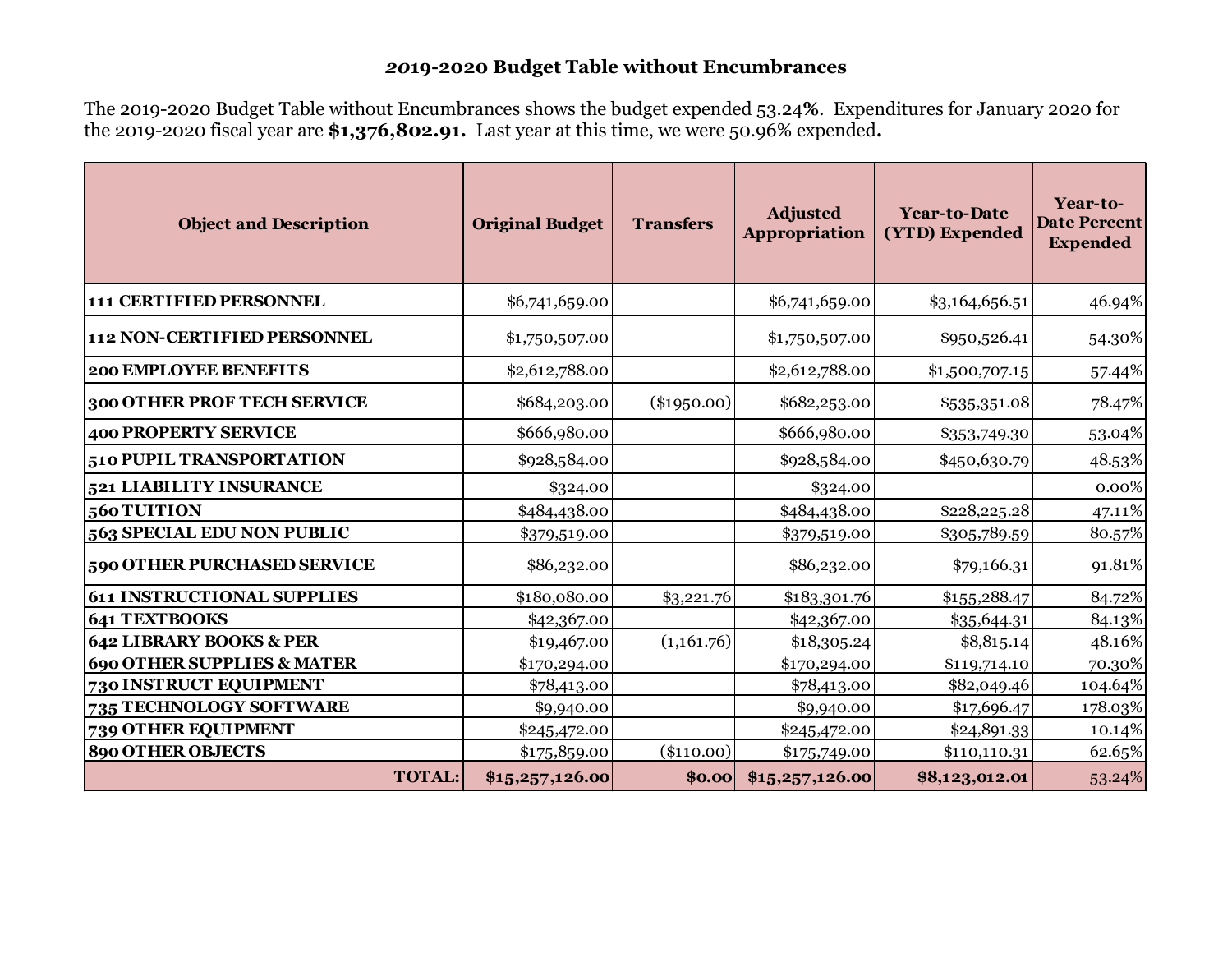# **2019-2020 Budget Table with Encumbrances**

The 2019-2020 Budget Table with Encumbrances shows the budget expended **61.09%**. Last year at this time, we were 59.25% expended.

| <b>Object and Description</b>         |               | <b>Original Budget</b> | <b>Transfers</b> | Adjusted<br>Appropriation | Encumbered     | <b>Year-to-Date</b><br>(YTD)<br><b>Expended</b> | Year-to-<br>Date<br>Percent<br><b>Expended</b> |
|---------------------------------------|---------------|------------------------|------------------|---------------------------|----------------|-------------------------------------------------|------------------------------------------------|
| 111 CERTIFIED PERSONNEL               |               | \$6,741,659.00         |                  | \$6,741,659.00            |                | \$3,164,656.51                                  | 46.94%                                         |
| 112 NON-CERTIFIED PERSONNEL           |               | \$1,750,507.00         |                  | \$1,750,507.00            |                | \$950,526.41                                    | 54.30%                                         |
| 200 EMPLOYEE BENEFITS                 |               | \$2,612,788.00         |                  | \$2,612,788.00            |                | \$1,500,707.15                                  | 57.44%                                         |
| 300 OTHER PROF TECH SERVICE           |               | \$684,203.00           | $(\$1950.00)$    | \$682,253.00              | \$159,836.25   | \$535,351.08                                    | 101.90%                                        |
| <b>400 PROPERTY SERVICE</b>           |               | \$666,980.00           |                  | \$666,980.00              | \$50,217.68    | \$353,749.30                                    | 60.57%                                         |
| <b>510 PUPIL TRANSPORTATION</b>       |               | \$928,584.00           |                  | \$928,584.00              | \$286,494.00   | \$450,630.79                                    | 79.38%                                         |
| 521 LIABILITY INSURANCE               |               | \$324.00               |                  | \$324.00                  |                |                                                 | 0.00%                                          |
| 560 TUITION                           |               | \$484,438.00           |                  | \$484,438.00              | \$276,137.86   | \$228,225.28                                    | 104.11%                                        |
| 563 SPECIAL EDU NON PUBLIC            |               | \$379,519.00           |                  | \$379,519.00              | \$311,362.84   | \$305,789.59                                    | 162.61%                                        |
| 590 OTHER PURCHASED SERVICE           |               | \$86,232.00            |                  | \$86,232.00               | \$8,320.58     | \$79,166.31                                     | 101.46%                                        |
| <b>611 INSTRUCTIONAL SUPPLIES</b>     |               | \$180,080.00           | \$3,221.76       | \$183,301.76              | \$18,875.27    | \$155,288.47                                    | 95.01%                                         |
| <b>641 TEXTBOOKS</b>                  |               | \$42,367.00            |                  | \$42,367.00               | 223.62         | \$35,644.31                                     | 84.66%                                         |
| 642 LIBRARY BOOKS & PER               |               | \$19,467.00            | (1,161.76)       | \$18,305.24               | 2,699.50       | \$8,815.14                                      | 62.90%                                         |
| <b>690 OTHER SUPPLIES &amp; MATER</b> |               | \$170,294.00           |                  | \$170,294.00              | \$11,608.91    | \$119,714.10                                    | 77.12%                                         |
| <b>730 INSTRUCT EQUIPMENT</b>         |               | \$78,413.00            |                  | \$78,413.00               |                | \$82,049.46                                     | 104.64%                                        |
| 735 TECHNOLOGY SOFTWARE               |               | \$9,940.00             |                  | \$9,940.00                | 0.00           | \$17,696.47                                     | 178.03%                                        |
| 739 OTHER EQUIPMENT                   |               | \$245,472.00           |                  | \$245,472.00              | \$45,650.72    | \$24,891.33                                     | 28.74%                                         |
| <b>890 OTHER OBJECTS</b>              |               | \$175,859.00           | (\$110.00)       | \$175,749.00              | \$25,389.57    | \$110,110.31                                    | 77.10%                                         |
|                                       | <b>TOTAL:</b> | \$15,257,126.00        | \$0.00           | \$15,257,126.00           | \$1,196,816.80 | \$8,123,012.01                                  | 61.09%                                         |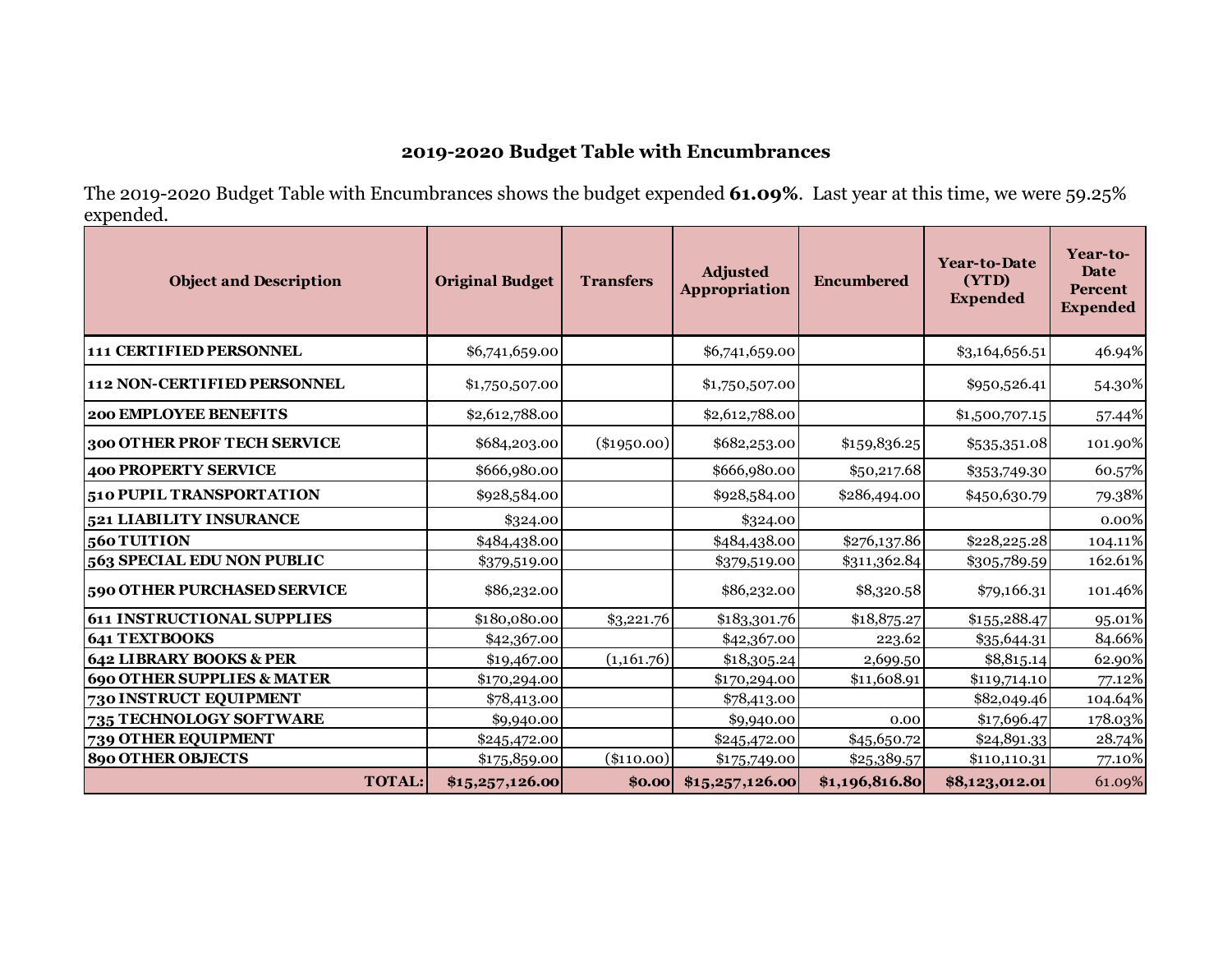### *2019-2021 Grant Report*

All grant funds on record are shown below. The table below shows all available grant appropriations and expenditures.

| <b>Grant</b><br><b>Fiscal</b><br><b>Year End</b> | <b>Grant Name/Description</b>       | Original<br><b>Budget</b> | <b>Transfers</b> | <b>Adjusted</b><br>Appropriation | Year-to-<br><b>Date</b><br><b>Expended</b> | <b>Percent</b><br><b>Expended</b> |  |
|--------------------------------------------------|-------------------------------------|---------------------------|------------------|----------------------------------|--------------------------------------------|-----------------------------------|--|
| 20-Jun                                           | <b>Competetive School Readiness</b> | \$3,881.00                | \$0.00           | \$3,881.00                       |                                            | $0.00\%$                          |  |
| $20 - Jun$                                       | <b>School Readiness</b>             | \$175,203.00              | \$0.00           | \$175,203.00                     | \$74,529.40                                | 42.54%                            |  |
| $20 - Jun$                                       | Title I                             | \$3,380.81                | \$0.00           | \$3,380.81                       | \$0.00                                     | 0.00%                             |  |
| $20 - Jun$                                       | Title IIA                           | \$19,179.00               | \$0.00           | \$19,179.00                      | \$11,682.00                                | 60.91%                            |  |
| $20 - Jun$                                       | <b>IDEA</b> Section 611             | \$19,095.30               | \$0.00           | \$19,095.30                      | \$7,049.51                                 | 36.92%                            |  |
| $20 - Jun$                                       | <b>Smart Start Operations</b>       | \$75,000.00               | \$0.00           | \$75,000.00                      | \$36,750.00                                | 49.00%                            |  |
| <b>SUBTOTAL</b>                                  |                                     | \$220,739.11              | \$0.00           | \$220,739.11                     | \$130,010.91                               | 58.90%                            |  |
| $21 - Jun$                                       | <b>IDEA</b> Section 611             | \$233,274.00              | \$0.00           | \$233,274.00                     | \$115,675.00                               | 49.59%                            |  |
| $21 - Jun$                                       | <b>IDEA</b> Section 619             | \$18,711.00               | \$0.00           | \$18,711.00                      | \$9,355.00                                 | 50.00%                            |  |
| $21 - Jun$                                       | Title I                             | \$82,161.00               | \$0.00           | \$82,161.00                      | \$40,500.00                                | 49.29%                            |  |
| $21 - Jun$                                       | Title IIA                           | \$19,364.00               | \$0.00           | \$19,364.00                      | \$5,659.00                                 | 29.22%                            |  |
| <b>SUBTOTAL</b>                                  |                                     | \$353,510.00              | \$0.00           | \$353,510.00                     | \$171,189.00                               | 48.43%                            |  |
| <b>GRAND TOTAL</b>                               |                                     | \$574,249.11              | \$0.00           | \$574,249.11                     | \$301,199.91                               | 52.45%                            |  |

Unlike the comparison that can be made between the percent, expended and the percent completed of the fiscal year, the percent expended for grants cannot be compared as simply because some of these grant funds were available in the 2019-2020 fiscal year and some will be available through the 2020-2021 fiscal year.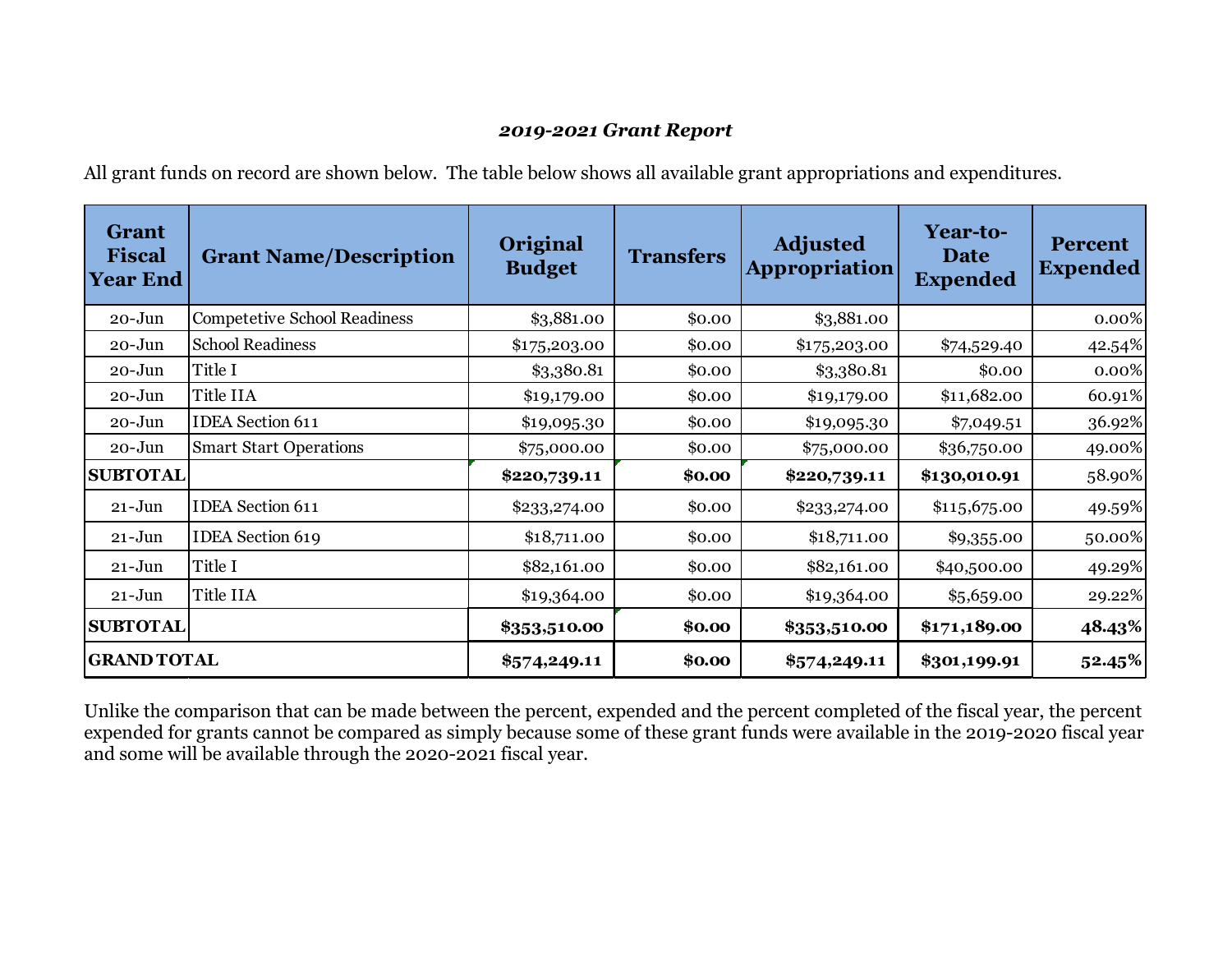### *2019-2020 Projection*

*The 2019-2020 budget projection shows the budget projection of a \$93,867 deficit. The Salary line items are running a deficit surplus because of the additional duties given to the technology director and the cost to hire a Registered Behavior Technician for the new Therapeutic Learning Center (TLC) program at Black Rock School. The Employee Benefits line item is running a surplus because of less people on insurance than anticipated and a lower required pension contribution. The deficit in the Other Professional Services line is because of the new Human Resources Specialist contract with EdAdvance and the cost of a Clinician for the TLC program that will be paid to Effective School Solutions. Pupil Transportation is showing a surplus because of our ability to share costs using our transportation consortium. The Tuition line item is showing a deficit because of some unpaid bills from the prior fiscal year. The Equipment and Capital line item is showing a deficit because of the cost of a new accounting software package that was not budgeted but required due to the unanticipated obsolescence of the district's current accounting software.*

| Object | <b>Description</b>                  | Adopted<br><b>Budget</b> | <b>Transfers</b>         |  | Expended to<br>Date |           | Encumbered           | <b>Balance</b> |                 | Projection |                 | Projected Year-<br><b>End Balance</b> |            |
|--------|-------------------------------------|--------------------------|--------------------------|--|---------------------|-----------|----------------------|----------------|-----------------|------------|-----------------|---------------------------------------|------------|
|        |                                     |                          |                          |  |                     |           |                      |                |                 |            |                 |                                       |            |
| 111    | Certified Personnel Wages           | 6,741,659<br>\$          |                          |  | \$                  | 2,646,300 |                      | \$             | 4,095,359       | \$         | 4,100,448       |                                       | (5,089)    |
| 112    | Non-Certified Personnel Wages       | 1,750,507                |                          |  |                     | 816,863   |                      | \$             | 470.163         | \$         | 489,043         |                                       | (18, 880)  |
|        | <b>Subtotal Wages</b>               | 8,492,166 \$<br>\$       | $\blacksquare$           |  | \$                  | 3,463,163 | $\sqrt{3}$           | \$             | 5,029,003       | \$         | $4,589,491$ \$  |                                       | (23,969)   |
|        |                                     |                          |                          |  |                     |           |                      |                |                 |            |                 |                                       |            |
| 200    | <b>Employee Benefits</b>            | 2,612,788                |                          |  |                     | 1,516,395 |                      |                | 1,096,393       | \$         | 1,044,095       |                                       | 52,298     |
|        | Subtotal Personnel Expense          | $$11,104,954$ \\ \$      | $\blacksquare$           |  | \$                  | 4,979,558 | l \$                 | \$             | 6,125,396       | \$         | $5,633,586$ \\$ |                                       | 28,329     |
|        |                                     |                          |                          |  |                     |           |                      |                |                 |            |                 |                                       |            |
| 300    | <b>Othr Prof Technical Services</b> | 684,203<br>\$            | \$<br>(1,950)            |  | \$                  | 535,351   | \$<br>159,836        |                | $(12,934)$ \$   |            | 47.016          |                                       | (59, 950)  |
| 400    | <b>Property Services</b>            | 666,980                  |                          |  |                     | 353,749   | 50,218               |                | 263,013         | \$         | 263,013         |                                       |            |
| 510    | Pupil Transportation                | 928.584                  |                          |  |                     | 450,631   | 286,494              |                | 191.459         | \$         | 164,239         |                                       | 27,220     |
| 560    | Tuition                             | 484,438                  |                          |  |                     | 228,225   | 276,138              |                | $(19,925)$ \$   |            | 43,075          |                                       | (63,000)   |
| 563    | Special Ed Non Public Tuition       | 379,519                  |                          |  |                     | 305,790   | 311.363              |                | $(237, 634)$ \$ |            | (260,000)       |                                       | 22,366     |
| 5XX    | <b>Other Purchased Services</b>     | 86,556                   |                          |  |                     | 79,166    | 8,321                |                | $(931)$ \$      |            | (931)           |                                       |            |
| 6XX    | <b>Supplies</b>                     | 412,208                  | 2,060                    |  |                     | 319,461   | 33,407               |                | 61,400          | \$         | 50,875          |                                       | 10,525     |
| 7XX    | Equipment & Capital                 | 333,825                  |                          |  |                     | 124,639   | 45,651               |                | 163,535         | \$         | 222,892         |                                       | (59, 357)  |
| 8XX    | Dues & Fees & Other Objects         | 175,859                  | (110)                    |  |                     | 110.110   | 25,389               |                | 40,250          | \$         | 40,250          |                                       |            |
|        | Subtotal Non-Personnel Expense      | $4,152,172$ \$<br>\$     | $\blacksquare$           |  | \$                  | 2,507,122 | .196.817<br><b>S</b> | l \$           | 448,233         | \$         | 570,429         | \$                                    | (122, 196) |
|        |                                     |                          |                          |  |                     |           |                      |                |                 |            |                 |                                       |            |
|        | TOTAL FY2019                        | $$15,257,126$ \\$        | $\overline{\phantom{a}}$ |  | \$                  | 7.486.680 | 1.196.817<br>∣\$     | ∣\$.           | $6.573.629$ \$  |            | $6.204.015$ \$  |                                       | (93, 867)  |